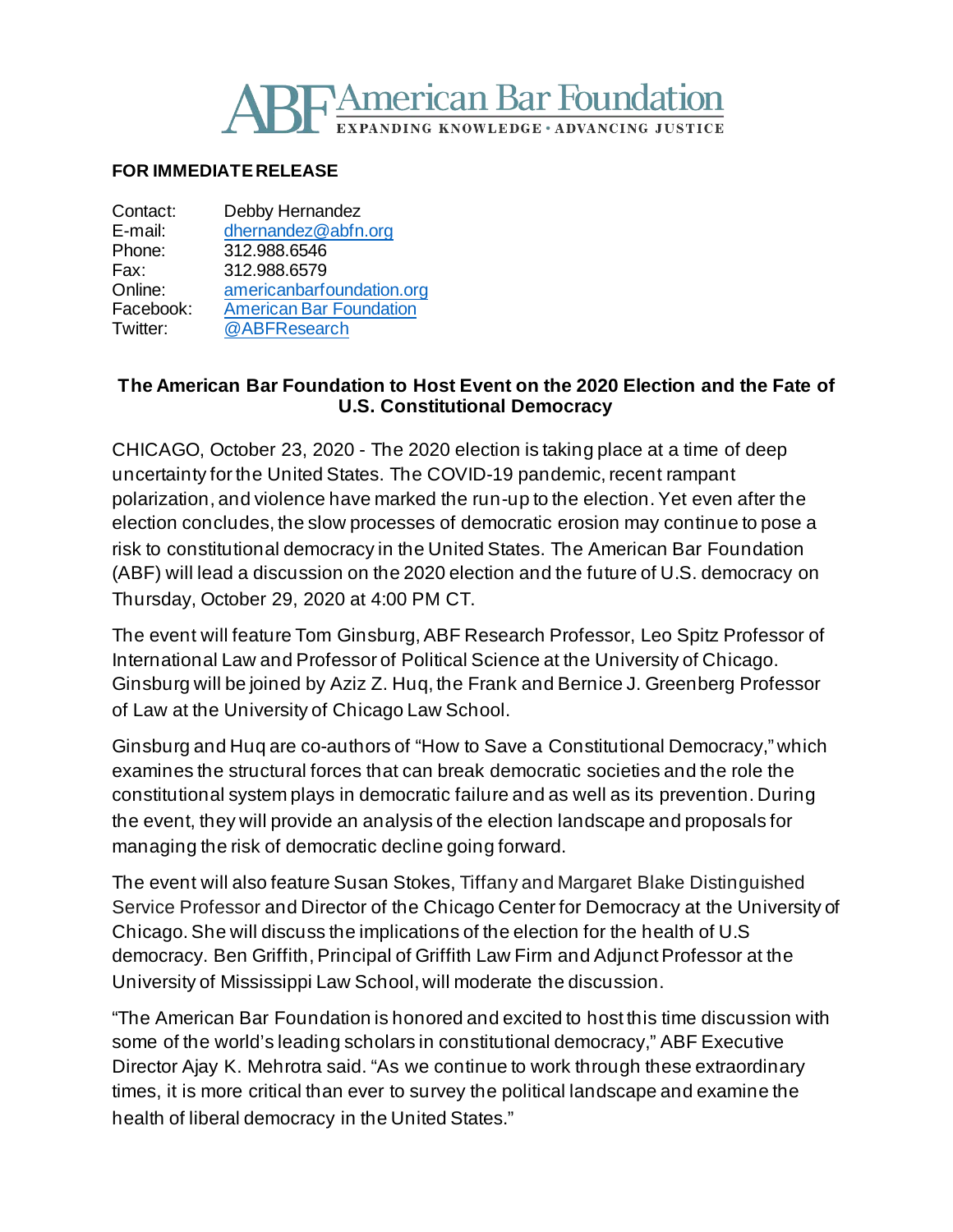## **[About Tom Ginsburg](http://www.americanbarfoundation.org/faculty/profile/29)**

Tom Ginsburg is an ABF Research Professor and Leo Spitz Professor of International Law, Ludwig and Hilde Wolf Research Scholar and Professor of Political Science at the University of Chicago. He is the co-director of the Comparative Constitutions Project; an effort funded by the National Science Foundation to gather and analyze the constitutions of all independent nation-states since 1789. His book, *Judicial Review in New Democracie*s (2003), won the C. Herman Pritchett Award from the American Political Science Association. Ginsburg works with numerous international development agencies and foreign governments on legal and constitutional reform.

## **[About Aziz Z. Huq](https://www.law.uchicago.edu/faculty/huq)**

Aziz Z. Huq is the Frank and Bernice J. Greenberg Professor of Law at the University of Chicago. His teaching and research interests include constitutional law, criminal procedure, federal courts, and legislation. His scholarship concerns the interaction of constitutional design with individual rights and liberties. Huq's pieces have won the AALS Junior Scholars Paper Competition Award in Criminal Law and been selected for the Harvard/Stanford/Yale Junior Faculty Forum. He is also a former clerk of Judge Robert D. Sack of the U.S. Court of Appeals for the Second Circuit and of Justice Ruth Bader Ginsburg of the U.S. Supreme Court.

## **[About Susan Stokes](https://political-science.uchicago.edu/directory/susan-stokes)**

Susan Stokes is the Tiffany and Margaret Blake Distinguished Service Professor and Director of the [Chicago Center on Democracy](http://r20.rs6.net/tn.jsp?f=001aJCjxlcZQ7KgonBetGsa1KWWpg0HkYqQoZN0KCmspK9o8IsjTK3Vse_ZL_qZMqcFxE68jLdE8Lgxbv7lCt6H_u1DUDGQqoCUeIZn3u42Ivgwj8C1o9J2Y8G98dFLRh10Mg02ZRxx333LOIuQGrQhZAbK_zcMuoJZ&c=ewJeQKd_TZ6NA1RO0XvG-7ok57NayHmksFdirR1QLj8YOEAlSLDVeA==&ch=N2QOP696SEFRrbAn9o0LiTLnF_2DwmwHRemyWFUP36mAO-yHXCQo2Q==) at the University of Chicago. Her research interests include democratic theory and how democracy functions in developing societies; distributive politics; and comparative political behavior. Stokes' research has been supported by the National Science Foundation, the MacArthur Foundation, among many others. Her co-authored book, *Brokers, Voters, and Clientelism* (Cambridge, 2013) won the Luebbert Prize from APSA. Stokes' articles have appeared in journals including the American Political Science Review, World Politics, and the Latin American Research Review**.**

## **[About Ben Griffith](http://www.glawms.com/about)**

Ben Griffith is the Principal of Griffith Law Firm in Oxford, MS. Mr. Griffith's practice has focused on federal and state civil litigation, with emphasis on voting rights and election law. Among the publications in his field of practice are the four editions of America Votes! Challenges to Modern Election Law and Voting Rights (ABA 1st ed. 2008; e-Supp. 2009, 2nd ed. 2012, 3rd ed. 2016, 4th ed. 2020). "Voting Rights and Remedies from an International Perspective" contained in International Election Remedies (J. Young, Editor, ABA 2017), "Effective, Timely, Appropriate, and Enforceable Remedies" (coauthor), in International Election Principles –Democracy and the Rule of Law (J. Young,Editor, ABA 2009), and "Continuity of Essential Legal Services in the Wake of Catastrophe: Fair Elections and the Judicial System" (co-author), in Homeland Security and Emergency Management (E. Abbot and O. Hetzel, Editors, 2nd ed., ABA 2010).